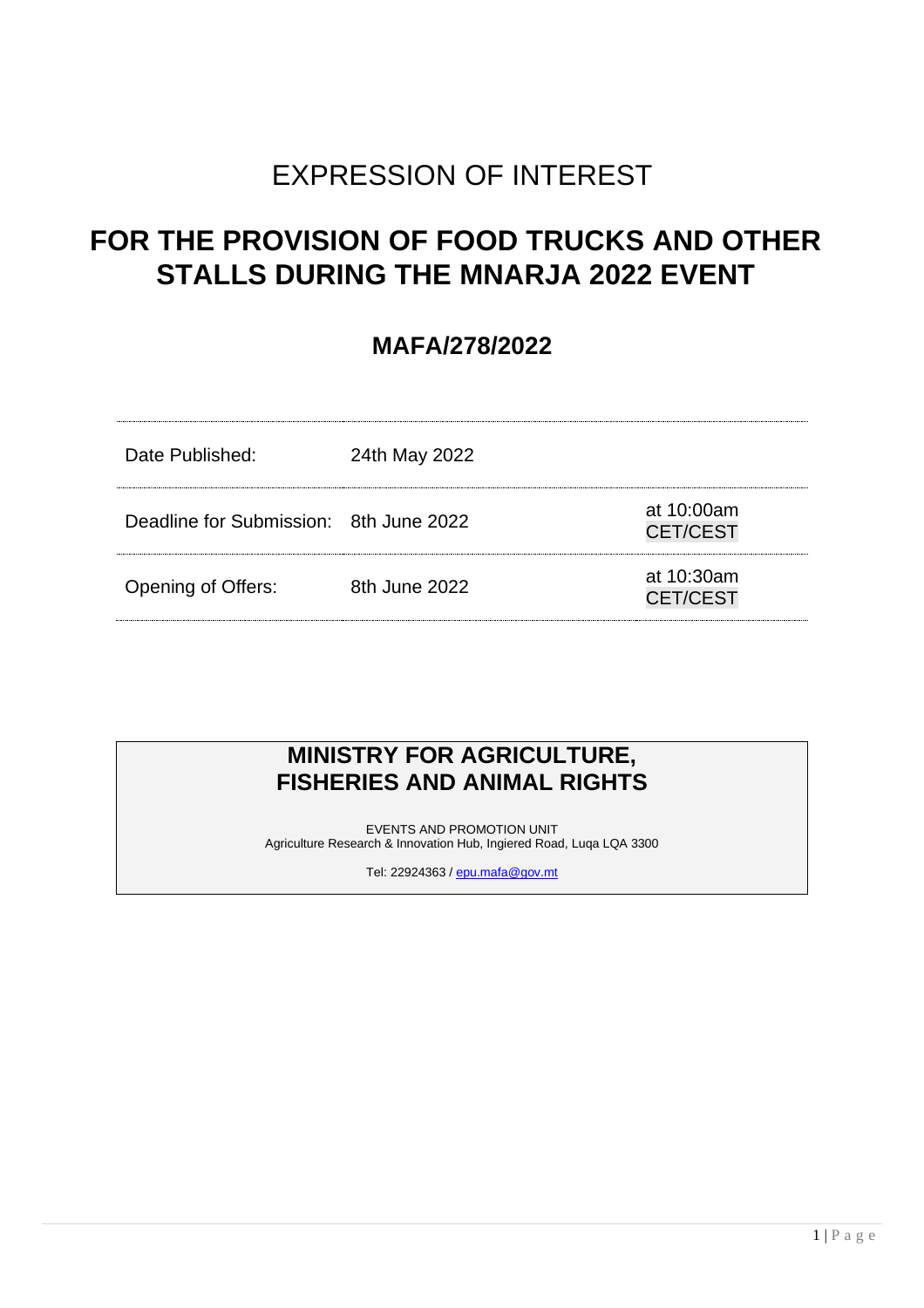#### **1. INTRODUCTION**

The 2022 edition of the Mnarja will be held in Buskett between **Tuesday 28th and Wednesday 29th June** and will be organized by the Events and Promotion Unit within the Ministry for Agriculture, Fisheries and Animal Rights (MAFA).

MAFA is inviting prospective economic operators to submit an application to register their expression of interest in providing the services of food trucks and/or other stalls to the public as per the hereunder conditions.

#### Disclaimer:

Prospective applicants are to note that by submitting an application as specified below, they are confirming agreement to all of the terms and conditions related to the Expression of Interest for the provision of food Trucks and other stalls during the Mnarja 2022 event.

Prospective applicants are to note that although applications may be submitted, evaluated and contracts signed, in case of new restrictions on the hosting of the event published by the Health Department and/or inclement weather, the Event might be postponed or cancelled. In such a circumstance, the application and awardee fees may be refunded. No other compensation claims shall be entertained by MAFA.

The application shall be declared null if any information provided is incorrect and/or not verified.

#### **2. GUIDELINES**

#### **2.1 Instructions to Prospective Applicants**

- a) Prospective applicants are to submit a duly filled in and endorsed Application Form for the provision of food trucks and/or other stalls.
- b) Prospective applicants are to ensure that the contact name on the Application Form is that of the individual who, if successful, shall enter into an agreement with MAFA for the provision of food trucks and/or stalls during the Mnarja 2022 Event.
- c) Prospective applicants are encouraged to read the terms and conditions of this Expression of Interest.
- d) By submitting an application, it is understood that the applicant has read and is in agreement with the terms and conditions of this Expression of Interest and affirms all Declarations. No conditions and alterations to the requirements listed in this document shall be introduced / imposed by the applicant on MAFA.
- e) By submitting an application, applicants shall be confirming that their offer shall remain valid for a period of 90 days from the submission deadline.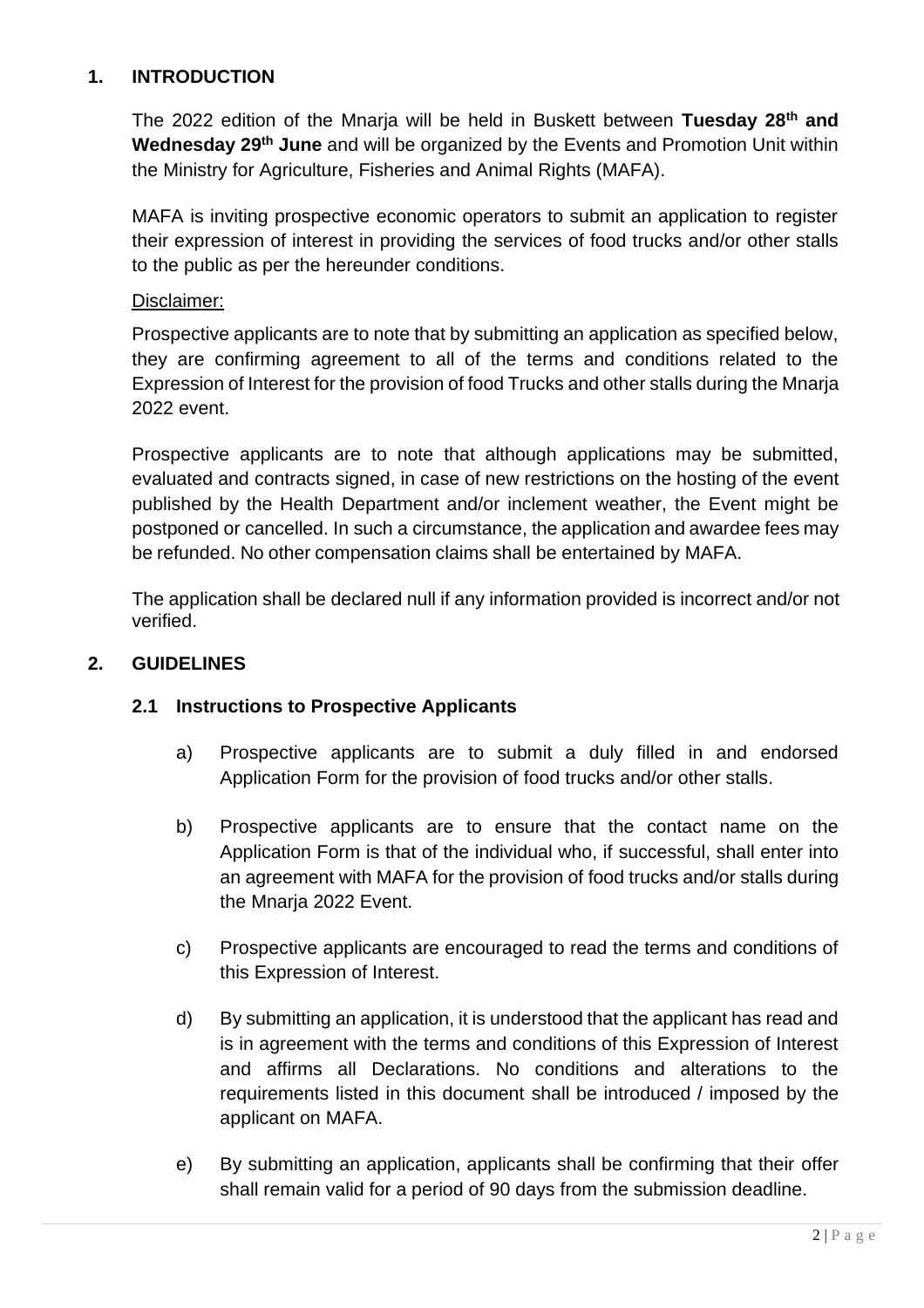### **2.2 Application Timetable**

| Expression of Interest for participation opens on  | 24/05/2022   |
|----------------------------------------------------|--------------|
| Clarification requests may be submitted via email  | 03/06/2022   |
| $e$ pu.mafa@gov.mt by not later than               | at 17:00 hrs |
| Applications are to be submitted by not later than | 08/06/2022   |
|                                                    | at 10:00 hrs |

The application needs to be submitted through the EOI box situated at the: **Agriculture, Research and Innovation Hub, Ingiered Road, Luqa LQA 3300.** indicating as a subject:

OFFER FOR THE PROVISION OF FOOD TRUCKS AND/OR OTHER STALLS MNARJA 2022.

The opening of applications submitted will be on: Wednesday 8th June 2022 at 1030 hrs.

An opening schedule shall be affixed on the notice board of the Agriculture Research and Innovation Hub in the sequence of how applications are opened. Only the name of the applicant submitting an application in connection with the Expression of Interest for Food Trucks and other Stalls shall be displayed. Prices shall not be listed in the opening schedule.

Late or incomplete applications will not be considered.

#### **2.3 Submission Requirements**

- a) Each applicant may apply for one (1) or more of the Lots listed in Annex 1.
- b) The application is to include the following:
	- A duly filled in and signed application form and declaration (Annex 2)
	- Financial Bid (Annex 3)
	- Checklist (Annex 4)
	- List of products for sale
	- Itemized pricelist
	- Photos of products
	- Photos / Sketch illustrating the Trucks / Stalls
	- Photos of Costumes (if opted)
	- Food Handling Certificate (if applicable)

*Should one or more of the listed requirements or fields be missing or incomplete, the submitted application shall be immediately disqualified and will not be considered further.*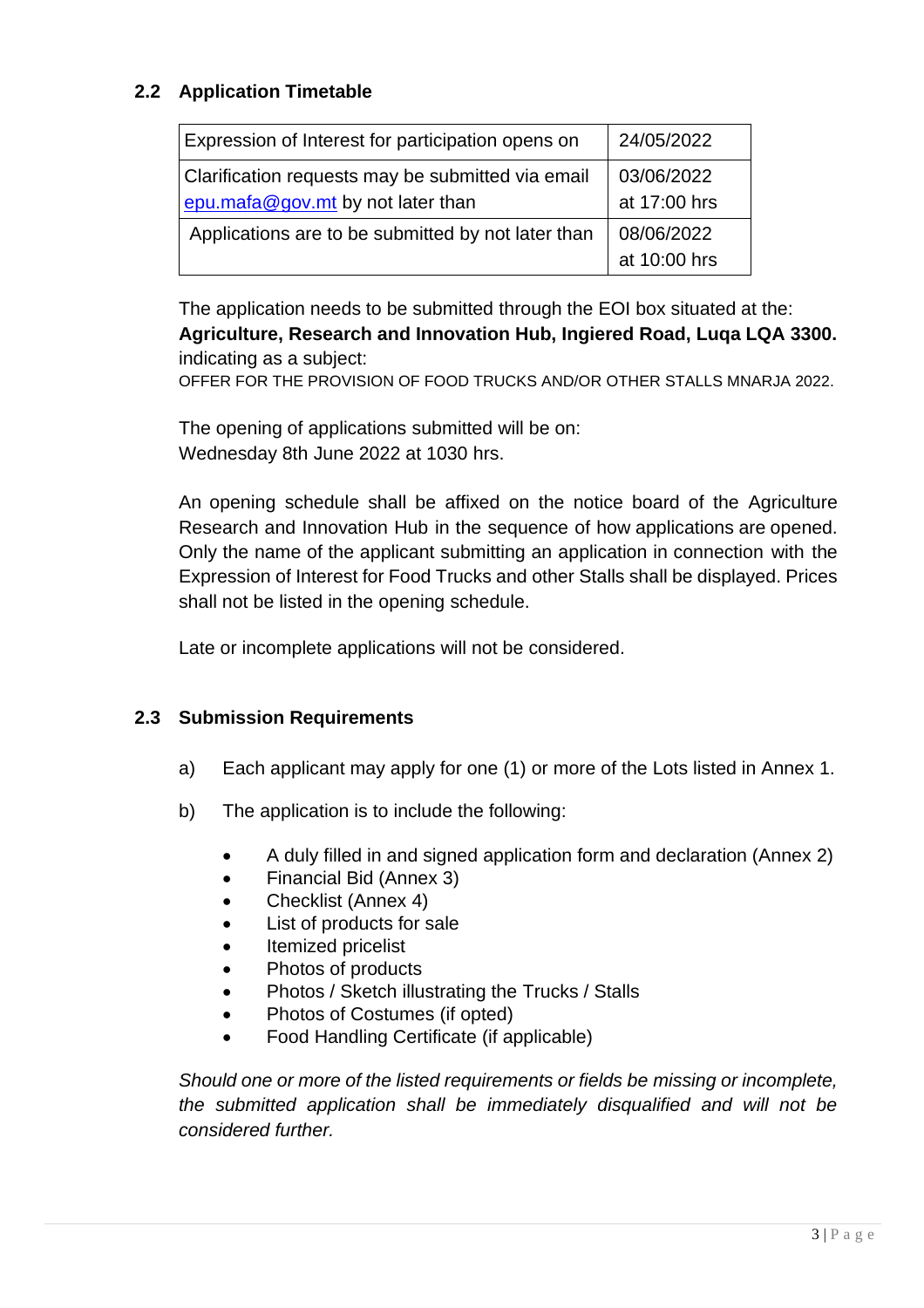#### **2.4 Selection and Evaluation**

Each application will be treated in strict confidence by the Evaluation Board.

#### **Evaluation Criteria**

| <b>Evaluation Criteria (per Lot)</b> | % Weighting |
|--------------------------------------|-------------|
| Variety of Products                  | 30          |
| <b>Prices of Products</b>            | 20          |
| Setup of Food Truck/Stalls           | h.          |
| Costumes                             | 5           |
| <b>Financial Offer</b>               | 40          |
| <b>Total Weighting</b>               | 100         |

Some applicants may be put on a reserve list and contacted at a later date.

The Contracting Authority reserves the right to select and/or reject any or all of the submitted applications. Should none of the applicants be considered satisfactory, it reserves the right to assign the designated stalls to other economic operators (not necessarily involved in this Expression of Interest).

#### **3. TERMS AND CONDITIONS**

#### **3.1 Products**

- a) MAFA is seeking offers from applicants who can match, with their offer as per Annex 1, the feel and quality of the MNARJA, an event based on the traditions of a significant event in Maltese culture. The truck/stall is to operate as follows:
	- Tuesday 28 June from 1700 hrs to Wednesday 29 June at 0200 hrs
	- Wednesday 29 June from 0500 hrs to 1400 hrs
- b) Each truck/stall must clearly display a list of prices for each item on sale in a prominent area where the public can easily view. Prices are to be compliant with local regulations.
- c) The applicant must only sell items as agreed upon and abide by the instructions that may be given by the Contracting Authority both before and after the activity.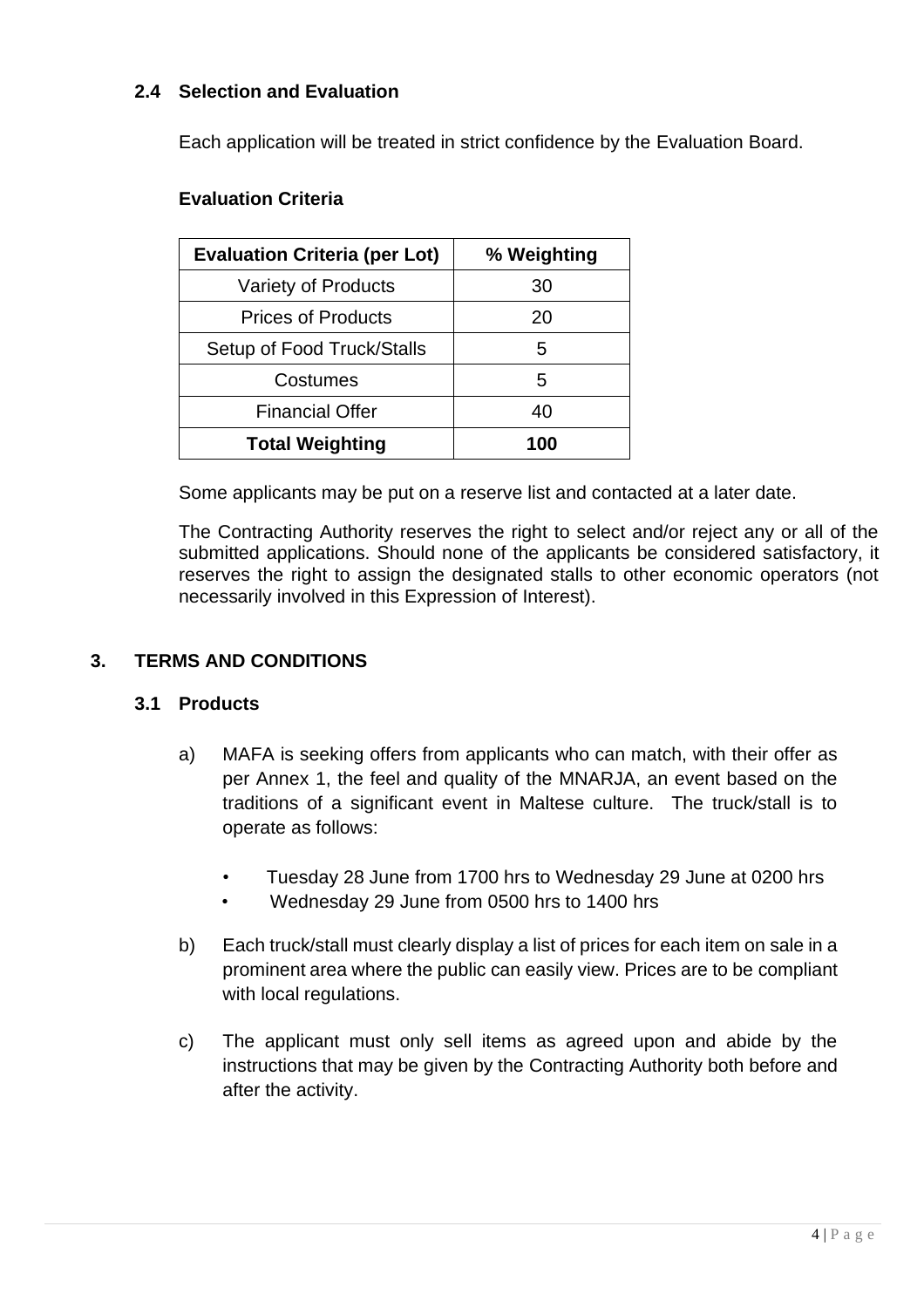- d) Ensure that the stall is visually set up to complement the event and is attractive and elegant. MAFA may add some props to the set-up to make it fit in better with the visual concept. The applicant is to provide photos/sketch illustrating the truck/stall.
- e) Applicants are encouraged to consider having respective staff wear traditional Maltese costumes, but this is not mandatory.
- f) The applicant must comply with the Mnarja 2022 Environmental Policy as listed below:
	- Packaging should be reduced at source. Do not use or promote products that have unnecessary packaging and reduce all packaging whenever possible. Packaging should be made of compostable materials.
	- Use compostable disposables. All food waste and paper disposables must be added to the compost bins.
	- Applicants are encouraged to consider adopting a lower price for the refilling of re-usable cups brought by the audience members, but this is not mandatory.

#### **3.2 Fees**

The selected applicant shall pay together with the related offer, a guarantee sum of five hundred euro (€500) which shall be refunded at the end of the event, subject to adherence to the stipulated regulations.

Such sum is to be paid on acceptance together with bid.

Fees are refundable only in case of cancellation of the event.

#### **3.3 Set-up and Dismantling**

- a) The successful applicants must set up in the spaces as specified in the presence of the organizers and, once agreed on with MAFA, must not exceed the boundaries of these designated spaces.
- b) The **setting up of equipment** must be completed by **Tuesday 28th June 2022 by not later than 16:00 hours**. It is not permissible to leave any parked commercial vehicles and machinery at the allocated spaces except for the food truck/stall itself.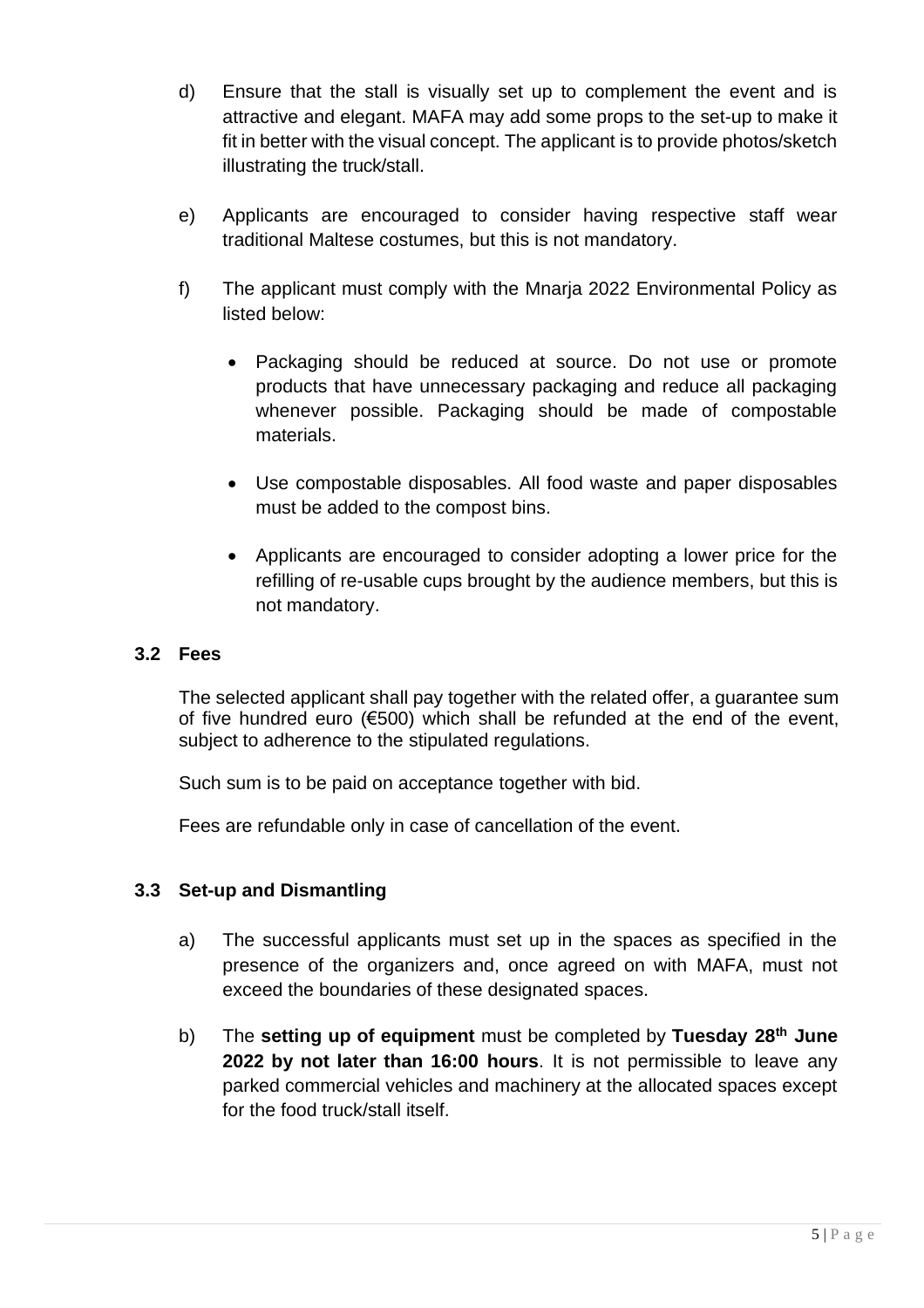- c) **The stalls must be dismantled once the event has ended**. This entails also that by **Wednesday 29th June 2022 at 16:00 hours** every stall owner will have removed and cleaned any type of waste. It is the responsibility of the applicant to ensure proper clean-up procedures are implemented; no solid or liquid wastes are to be left on site or disposed in the soil and/or on the floor.
- d) Every applicant must provide his or her own equipment including canopies, fridges, draught units lighting and stands at his or her own expense. Electricity supply will be provided by MAFA for the operation of the stalls.
- e) The successful applicants must provide their own bins to use for the waste generated during service. This waste is within the responsibility of the applicant and must be taken care of as needed. The applicant must provide recycling bins as well as bins for general waste.
- f) Any type of waste is to be collected and disposed of by the economic operator in accordance with local environmental regulations. It is the responsibility of the selected economic operator to ensure proper clean-up procedures are implemented; no solid or liquid wastes are to be left on site or disposed of in the space.
- g) A parking space can be arranged by MAFA for use of storage and this will be close by but offsite.

#### **3.4 Permits and Licenses**

- a) The selected economic operator shall conform to local Health and Safety regulations, the regulations and legislation of the Maltese catering industry, any licenses and permits necessary to be eligible to sell/trade in accordance with the VAT regulations.
- b) Every individual serving food must wear the necessary protective clothing and use gloves and any other form of protective hygienic gear.
- c) All food items for sale must conform to the local sanitary regulations set by authorities and the applicant must have all the necessary licenses and permits to sell the product. Such permits may be requested at any time by the Contracting Authority.
- d) The selected economic operator selling alcohol must be in possession of a License for selling alcohol if any alcohol shall be sold by the stall/truck. All necessary legal requirements are the responsibility of the applicant. The Contracting Authority will not be liable for any action or fines incurred by the chosen applicant because of non-compliance with local regulations.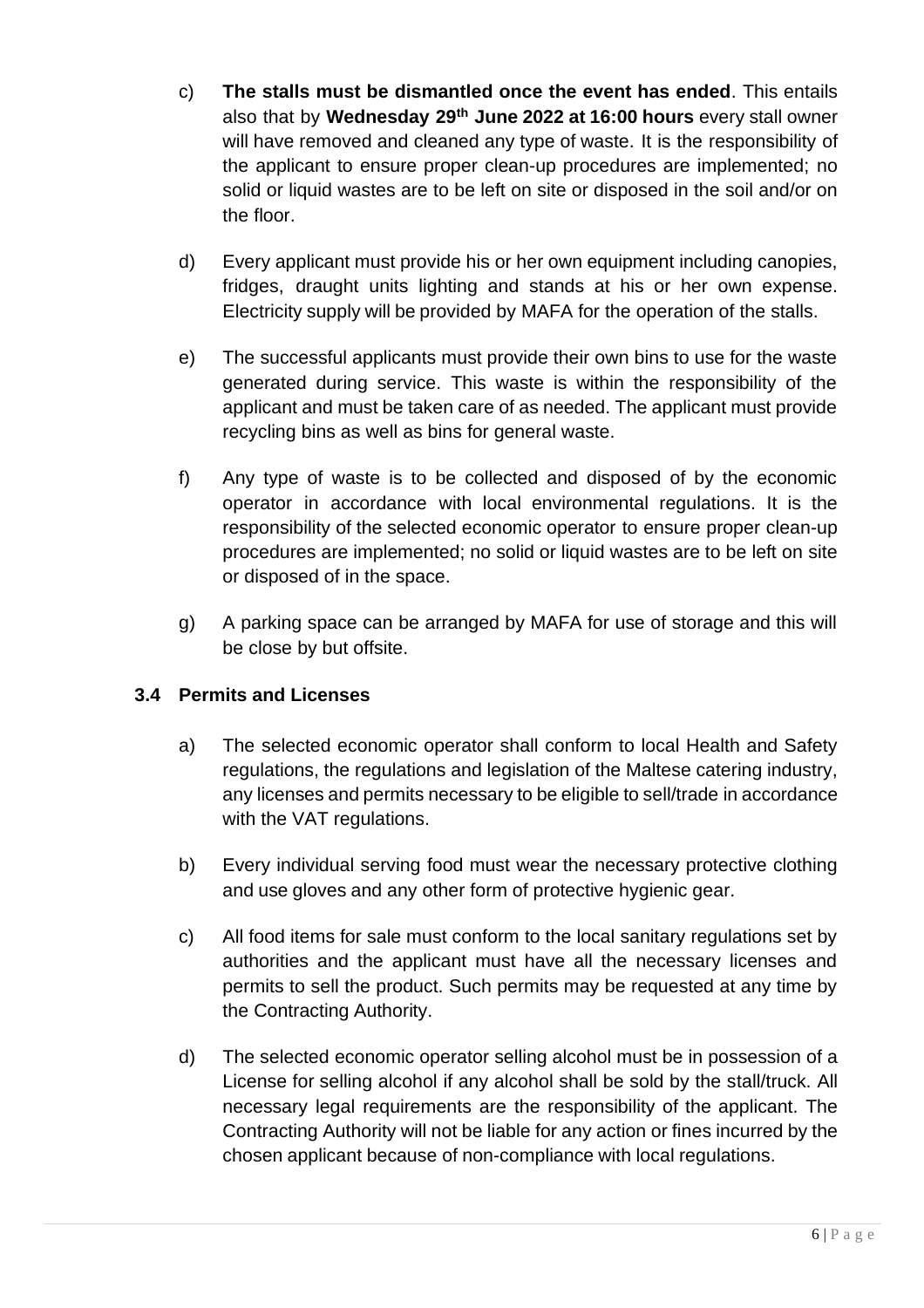- e) All Maltese Laws relevant to the activity must be observed by the selected economic operator.
- f) The selected economic operator(s) shall have all the necessary insurance policies including public liability, which covers any form of risks including damage, loss, bodily harm, death in relation to third parties. The Contracting Authority shall not be involved in any legal dispute as result of the economic operator(s)' operations in connection with event. A copy of a valid public liability insurance policy shall be submitted to the Contracting Authority **upon contract endorsement**. Failure to provide such documentation upon contract endorsement shall lead to the automatic forfeiting of the contract by the selected contractor and shall waive any obligation by MAFA.
- g) MAFA shall not be held responsible, under no circumstances, for any damage or theft thay may occur including penalties issued by the competent authorities during the event.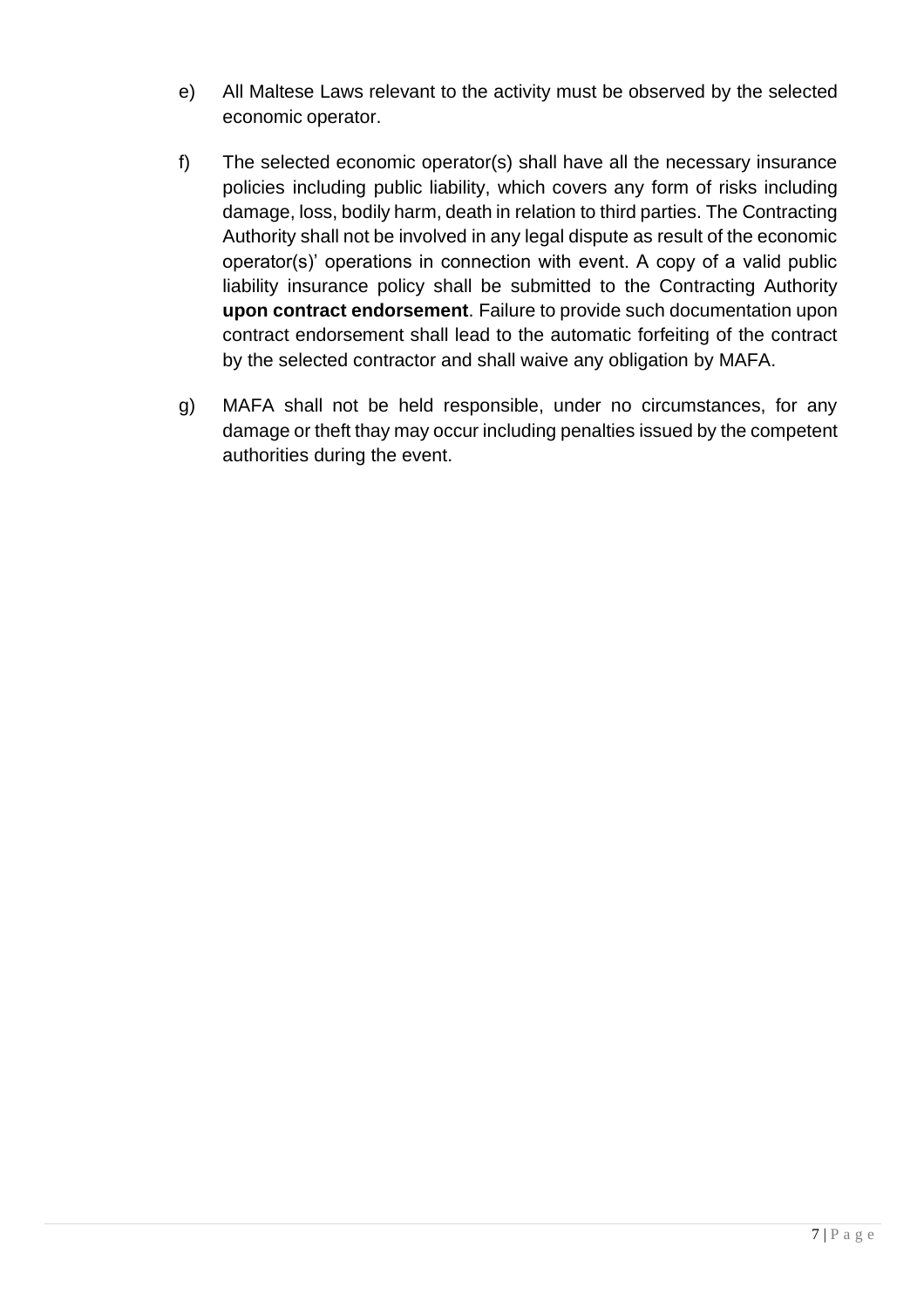## **ANNEX 1 List of Lots**

| Lot | Item                                        | <b>Items for Sale</b>                                                                                                                   | Size of<br><b>Stand</b> | <b>Minimum Offer</b><br>(Exc VAT) |
|-----|---------------------------------------------|-----------------------------------------------------------------------------------------------------------------------------------------|-------------------------|-----------------------------------|
| 1   | <b>Music</b>                                | <b>CDs of Maltese Music</b>                                                                                                             | $2.5m \times 2m$        | €50                               |
| 2   | <b>Maltese Honey</b>                        | <b>Maltese Honey</b>                                                                                                                    | $2.5m \times 2m$        | €150                              |
| 3   | Traditional<br><b>Maltese Sweets</b><br>(A) | <b>Honey Rings</b><br>Krustini<br><b>Dates Pastries</b><br>Other dry Delicacies                                                         | $2.5m \times 2m$        | €120                              |
| 4   | Traditional<br><b>Maltese Sweets</b><br>(B) | <b>Helwa tat-Tork</b><br>Nougat<br><b>Traditional Sweets</b>                                                                            | $5m \times 3m$          | €120                              |
| 5   | Sfineg and Fig<br><b>Pasrties</b>           | Sfineg<br><b>Fig Pastries</b>                                                                                                           | $2.5m \times 2m$        | €75                               |
| 6   | <b>Local Products</b>                       | Olive Oil<br>Olives<br>Sun-dried tomatoes<br>Other                                                                                      | $2.5m \times 2m$        | €150                              |
| 7   | <b>Cheeselets</b>                           | Peppered cheeselets<br><b>Herbed cheeselets</b><br>Plain cheeselets<br>Cheeselets made with milk from<br>Maltese goat and Maltese sheep | $2.5m \times 2m$        | €75                               |
| 8   | Fruit and<br>Vegetables                     | Fruit, Vegetables and Herbs                                                                                                             | $2.5m \times 2m$        | €75                               |
| 9   | Fruit                                       | Fruit Salad (Local Fruits)                                                                                                              | $4m \times 2m$          | €75                               |
| 10  | <b>Maltese Artisan</b><br>Ice-Cream         | Ice-cream and Slush<br>(with the use of Maltese milk)                                                                                   | $5m \times 2m$          | €250                              |
| 11  | <b>Maltese Sweets</b>                       | Ricotta-filled Kannoli<br>Žeppoli<br>Other                                                                                              | $2.5m \times 2m$        | €100                              |
| 12  | <b>Books</b>                                | <b>Maltese Books</b>                                                                                                                    | $2.5m \times 2m$        | €50                               |
| 13  | <b>Fig Pastries</b>                         | Stalls outside Buskett (close to Verdala Palace)                                                                                        |                         | €45                               |
| 14  | Ice-cream                                   | Stalls outside Buskett (close to Verdala Palace)                                                                                        |                         | €100                              |
| 15  | Drinks only                                 | Stalls outside Buskett (close to Verdala Palace)                                                                                        |                         | €150                              |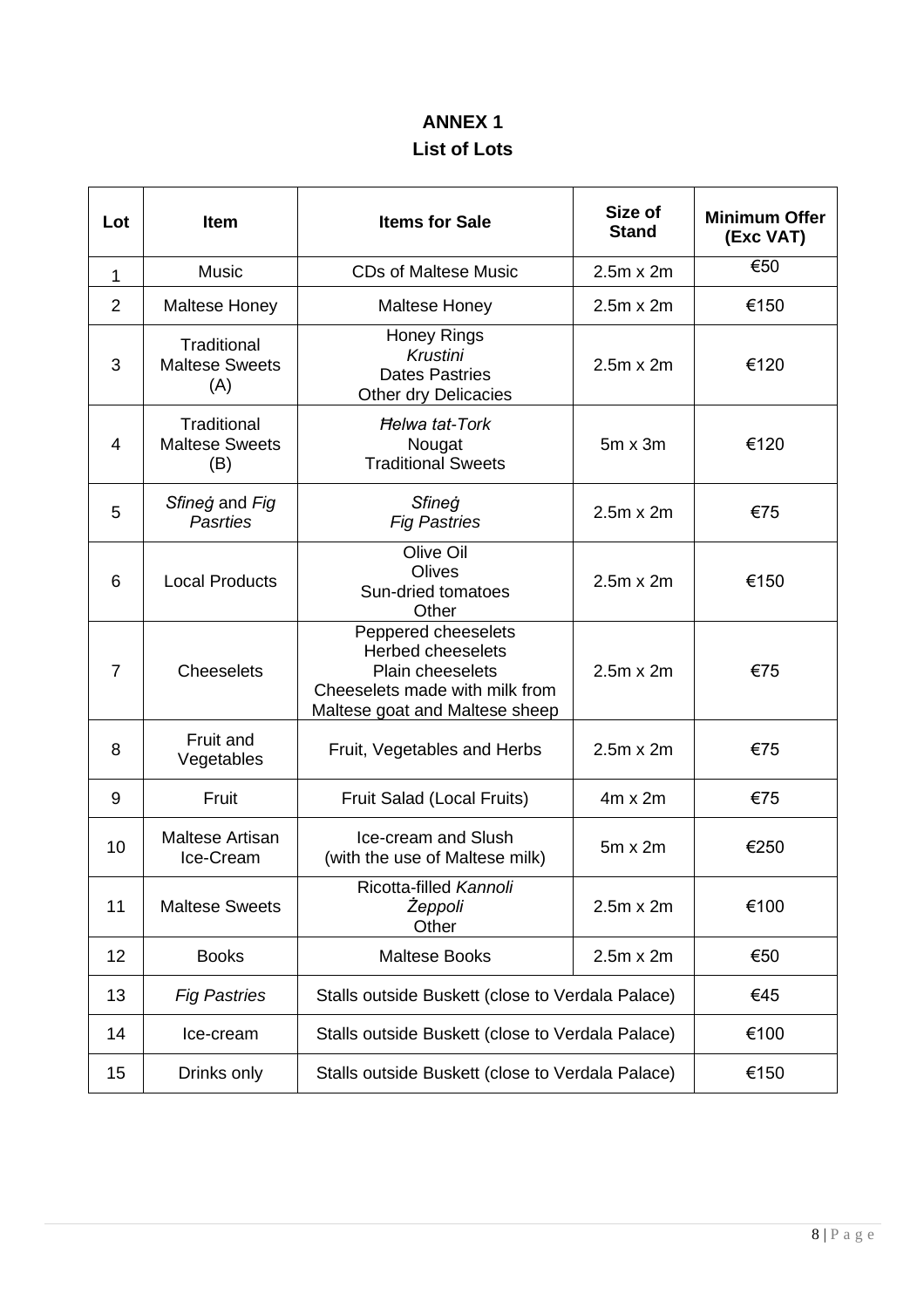### **ANNEX 2 APPLICATION FORM AND DECLARATION**

# EXPRESSION OF INTEREST

# **FOR THE PROVISION OF FOOD TRUCKS AND OTHER STALLS DURING THE MNAJRA 2022 EVENT**

| <b>Name</b>                            |  |
|----------------------------------------|--|
| <b>Surname</b>                         |  |
| <b>Address</b>                         |  |
|                                        |  |
|                                        |  |
| <b>ID Card Number</b>                  |  |
| <b>Mobile Number</b>                   |  |
| <b>Email Address</b>                   |  |
| <b>VAT Number</b>                      |  |
| <b>Name of Company (if applicable)</b> |  |
| <b>Company Number (if applicable)</b>  |  |

#### **DECLARATION**

I / We hereby agree to all of the terms and conditions stipulated in the EXPRESSION OF INTEREST FOR THE PROVISION OF FOOD TRUCKS AND OTHER STALLS DURING THE MNARJA 2022 EVENT as listed in this document.

I / We hereby declare that I do not fall under any of the grounds listed under Part VI of LN352/2016 – Exclusion Grounds.

I / We declare that no subcontracting in connection with this Expression of Interest shall take place unless prior written consent of the Contracting Authority is obtained. I shall be solely responsible for the execution of the contract and for the delivery of service as requested by the Contracting Authority in accordance with the terms and conditions of this Expression of Interest. The Contracting Authority reserves the right to request additional documentation and justification for subcontracting requests and may at its discretion accept or reject such requests.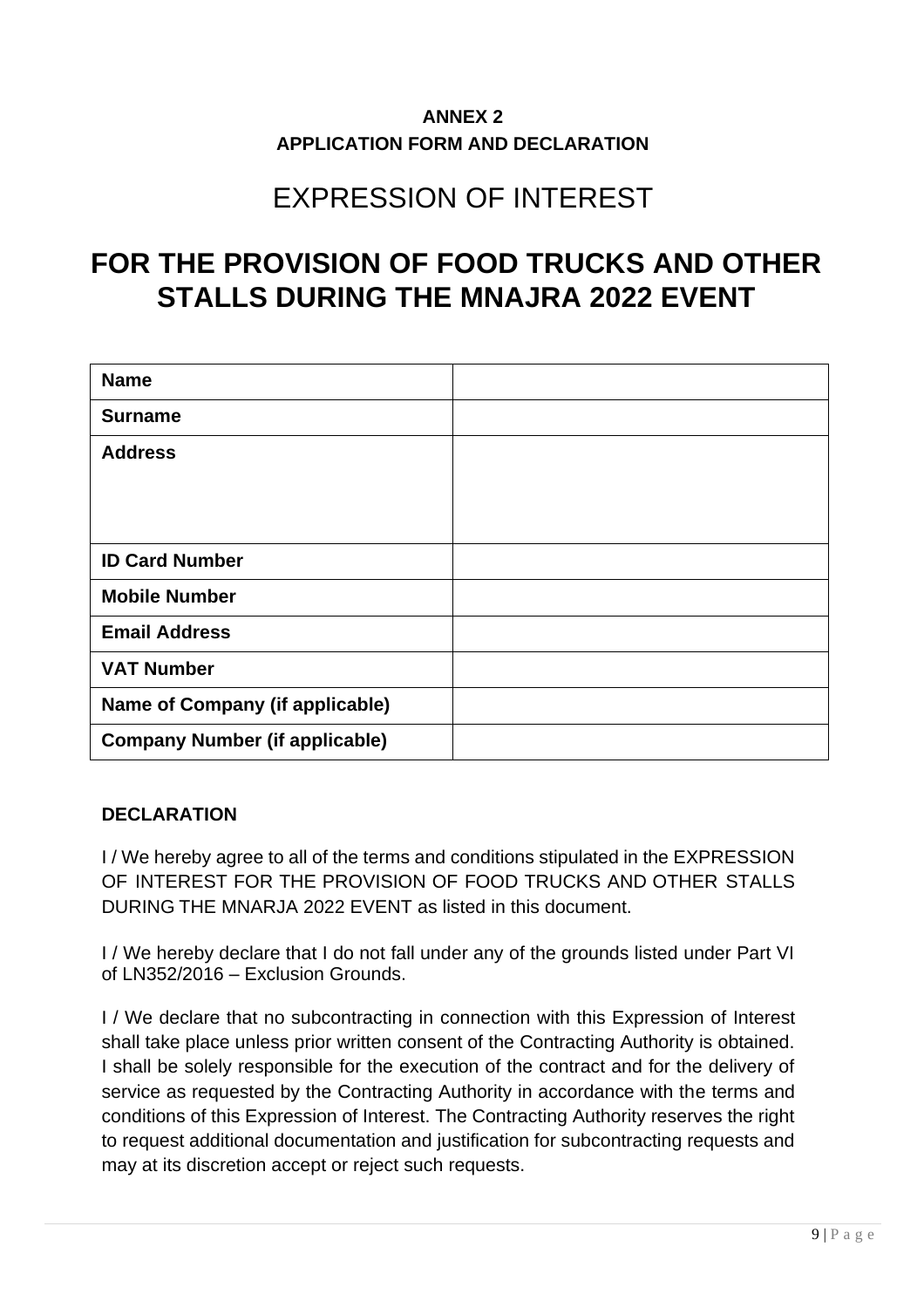As an applicant, I / We shall pay the Awardee Fee to MAFA once it has been accepted, within five (5) working days of the notification of acceptance. If payment is not affected in the stipulated date and time, the contracting authority reserves the right to disqualify the offer and award the stall to another applicant.

I / We bind myself / ourselves to be responsible for the allocated area, and shall not assign this area to a third party not mentioned in the application, to take over in my / our name or in the name of my / our company.

I /We accept these conditions in their totality according to the organisers as stipulated.

I / We declare that all information and documentation submitted as part of this Expression of Interest are true and correct. The application shall be declared null if after any information provided is incorrect, falsified and not verified. The Contracting Authority reserves the right to instigate legal proceedings against the applicant in case of submission of false declarations and documentation.

I / We hereby agree to submit the application form and list of items to be sold as well as price lists.

Name and Surname of Applicant (block letters)

Signature of Applicant: Date: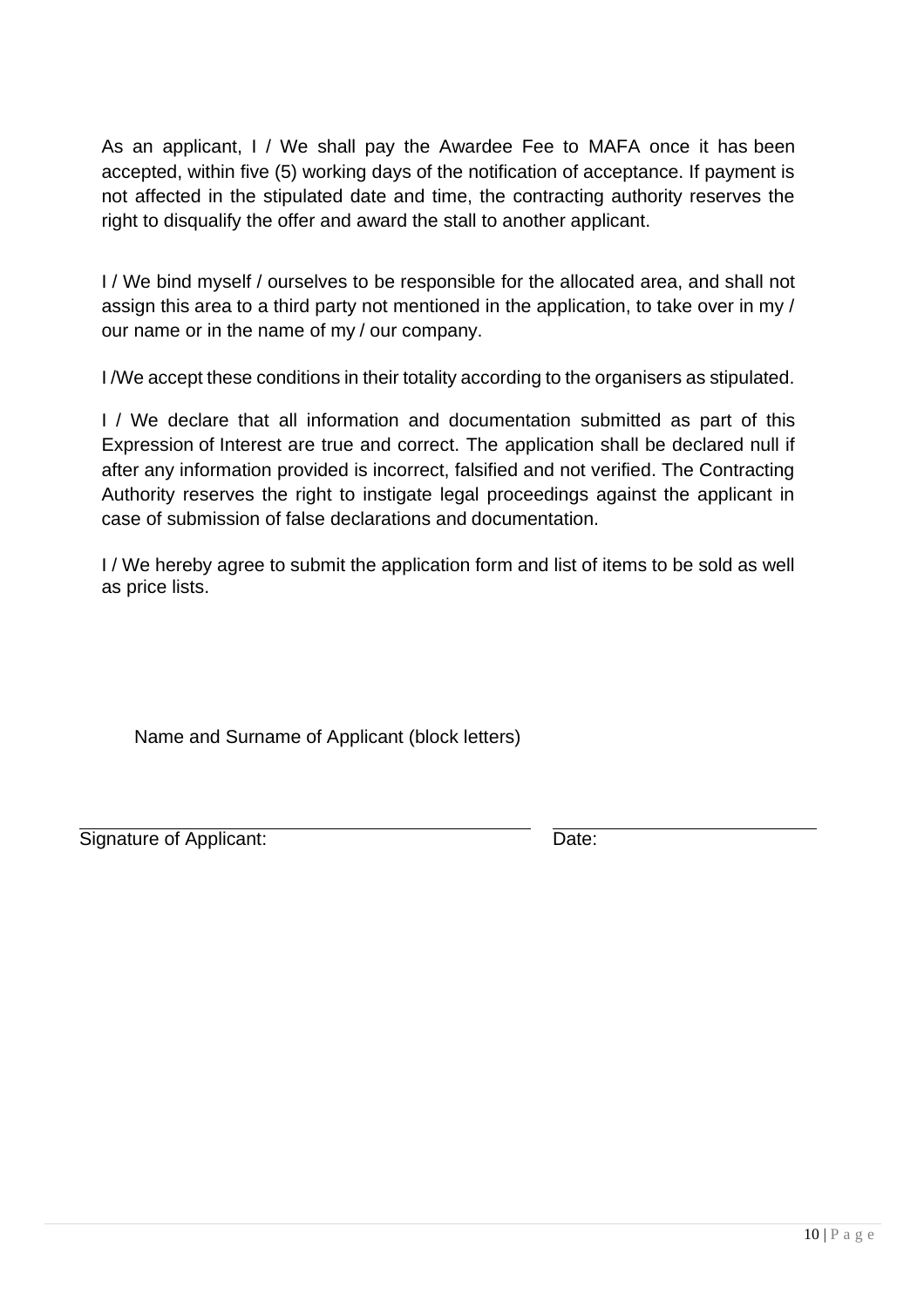## **ANNEX 3 FINANCIAL BID**

| Lot            | <b>Item</b>                                 | <b>Items for Sale</b>                                                                                                                   | Size of<br><b>Stand</b> | <b>Offer</b><br>(Exc VAT) |
|----------------|---------------------------------------------|-----------------------------------------------------------------------------------------------------------------------------------------|-------------------------|---------------------------|
| $\mathbf{1}$   | <b>Music</b>                                | <b>CDs of Maltese Music</b>                                                                                                             | $2.5m \times 2m$        | €                         |
| $\overline{2}$ | <b>Maltese Honey</b>                        | <b>Maltese Honey</b>                                                                                                                    | $2.5m \times 2m$        | €                         |
| 3              | Traditional<br><b>Maltese Sweets</b><br>(A) | <b>Honey Rings</b><br>Krustini<br><b>Dates Pastries</b><br>Other dry Delicacies                                                         | $2.5m \times 2m$        | €                         |
| 4              | Traditional<br><b>Maltese Sweets</b><br>(B) | <b>Helwa tat-Tork</b><br>Nougat<br><b>Traditional Sweets</b>                                                                            | $5m \times 3m$          | €                         |
| 5              | Sfineg and Fig<br><b>Pasrties</b>           | Sfineg<br><b>Fig Pastries</b>                                                                                                           | $2.5m \times 2m$        | €                         |
| 6              | <b>Local Products</b>                       | Olive Oil<br>Olives<br>Sun-dried tomatoes<br>Other                                                                                      | $2.5m \times 2m$        | €                         |
| 7              | <b>Cheeselets</b>                           | Peppered cheeselets<br><b>Herbed cheeselets</b><br>Plain cheeselets<br>Cheeselets made with milk from<br>Maltese goat and Maltese sheep | $2.5m \times 2m$        | €                         |
| 8              | Fruit and<br>Vegetables                     | Fruit, Vegetables and Herbs                                                                                                             | $2.5m \times 2m$        | €                         |
| 9              | Fruit                                       | Fruit Salad (Local Fruits)                                                                                                              | $4m \times 2m$          | €                         |
| 10             | Maltese Artisan<br>Ice-Cream                | Ice-cream and Slush<br>(with the use of Maltese milk)                                                                                   | $5m \times 2m$          | €                         |
| 11             | <b>Maltese Sweets</b>                       | Ricotta-filled Kannoli<br>Žeppoli<br>Other                                                                                              | $2.5m \times 2m$        | €                         |
| 12             | <b>Books</b>                                | <b>Maltese Books</b>                                                                                                                    | $2.5m \times 2m$        | €                         |
| 13             | <b>Fig Pastries</b>                         | Stalls outside Buskett (close to Verdala Palace)                                                                                        |                         | €                         |
| 14             | Ice-cream                                   | Stalls outside Buskett (close to Verdala Palace)                                                                                        |                         | €                         |
| 15             | Drinks only                                 | Stalls outside Buskett (close to Verdala Palace)                                                                                        |                         | €                         |